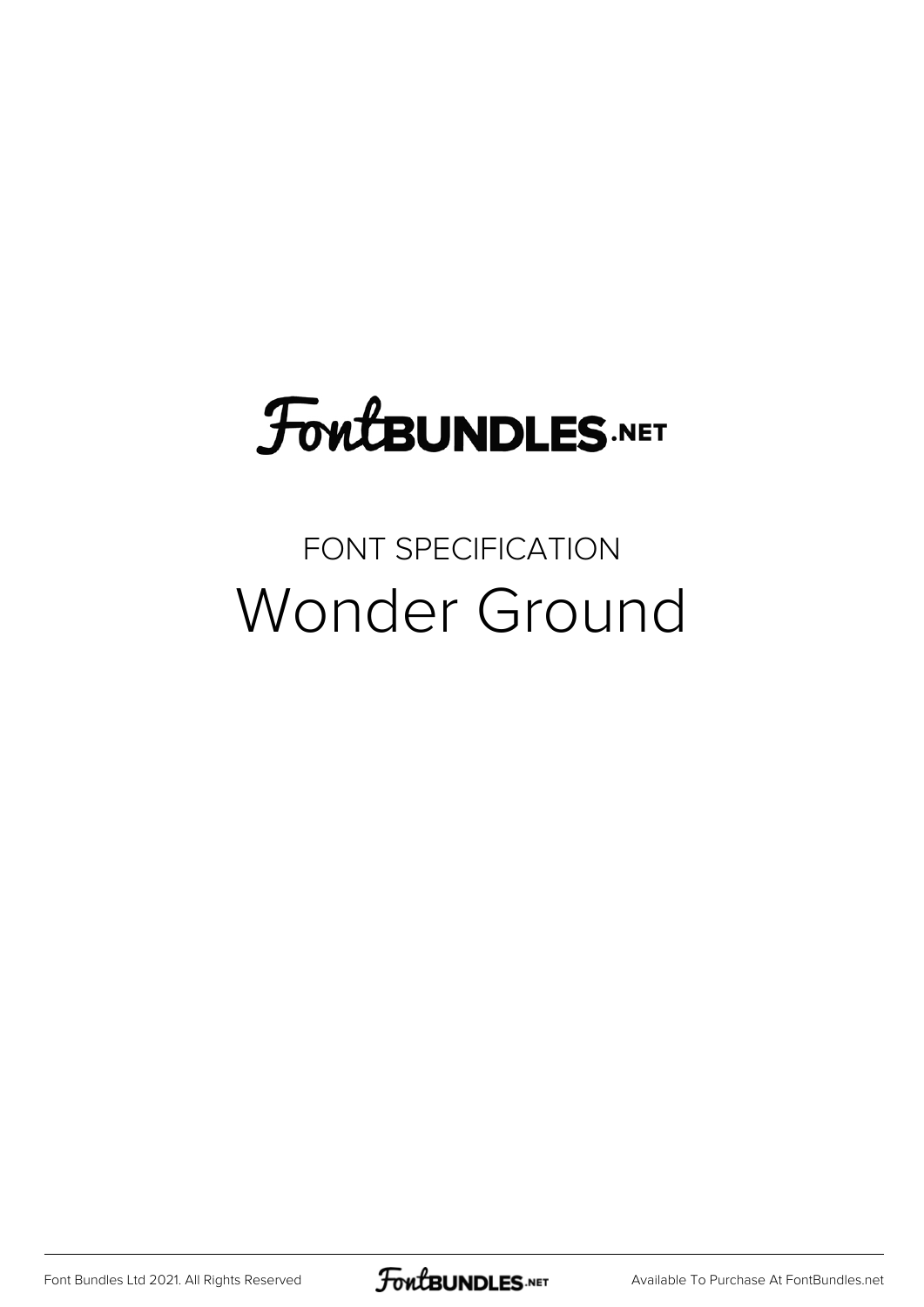#### Wonder Ground - Regular

**Uppercase Characters** 

# ABCDEFGHIJKIMNOP ORSTUVW XY Z

Lowercase Characters

### abcdeľ ghijklmnopqr STUVW X Y Z

**Numbers** 

#### 0123456789

**Punctuation and Symbols** 

 $\#$   $\int_{a}^{b}$   $\xi$   $\int$   $\int$  $-$  . : ; < = > ? / \ /  $\circ$  $\overline{\mathcal{K}}$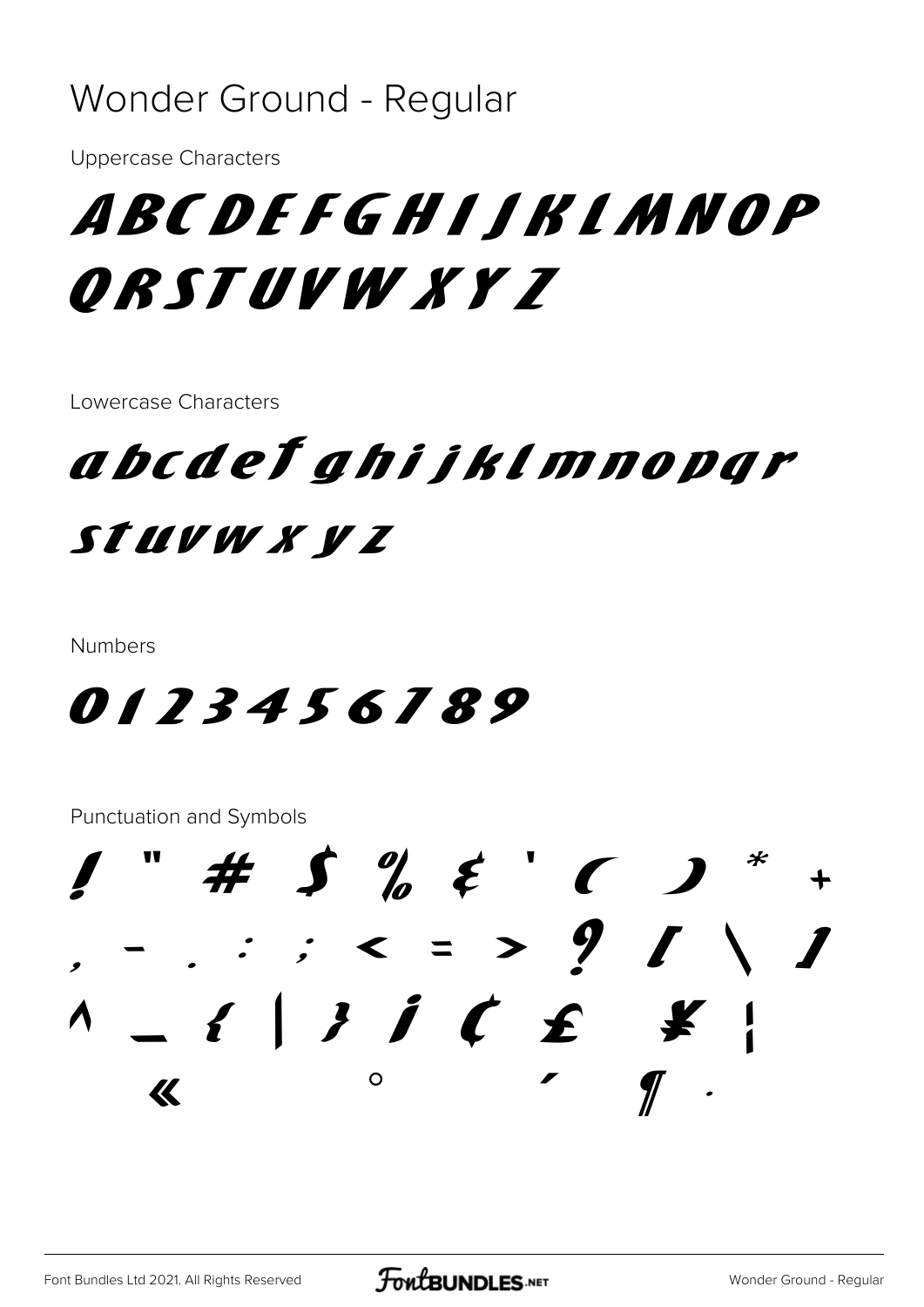$\lambda$ 

# À Á Â Ã Ä Ä Å Æ C È ÉÊËÌÍÎÎĐÑ  $\hat{\boldsymbol{o}}$   $\hat{\boldsymbol{o}}$   $\hat{\boldsymbol{o}}$   $\hat{\boldsymbol{o}}$   $\hat{\boldsymbol{o}}$   $\times$ Ù Ú ÛÜÝ  $\dot{a}$   $\acute{a}$   $\acute{a}$   $a$ äaæcèé ê ë  $\sum$

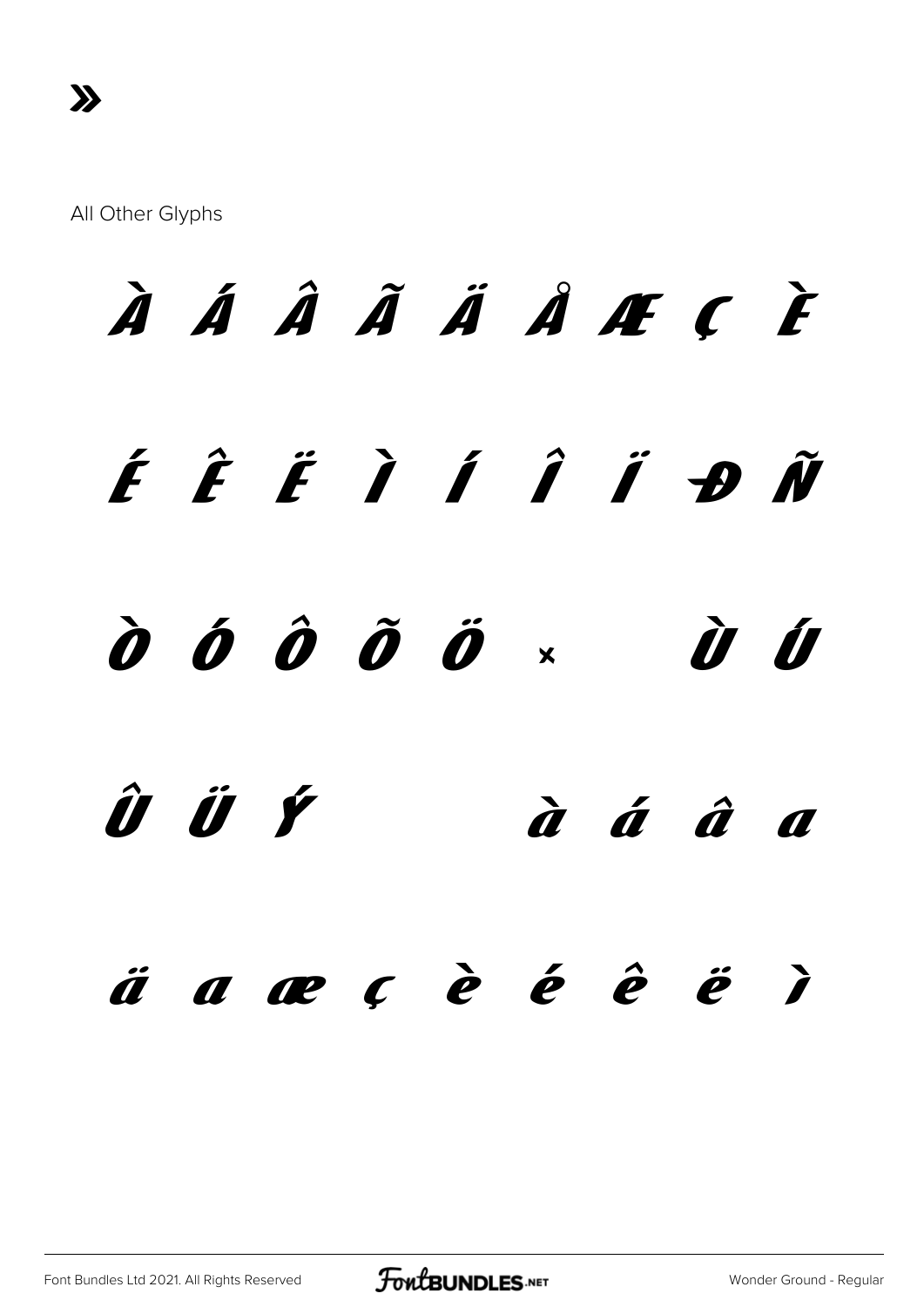## $\hat{i}$   $\hat{j}$   $\hat{m}$   $\hat{o}$   $\hat{o}$   $\hat{o}$

#### à á â ä y p  $\ddot{\theta}$  ÷

#### $\ddot{y}$  ,  $\alpha$   $\alpha$   $\ddot{y}$

 $\mathbf{r}$  $\pmb{\epsilon}$  $\ddot{\cdot}$  $\overline{a}$  $\frac{1}{2}$ 

 $\overline{\phantom{a}}$ 99 至  $\left\langle \quad \right\rangle$  $\boldsymbol{t}$ 

Font Bundles Ltd 2021. All Rights Reserved